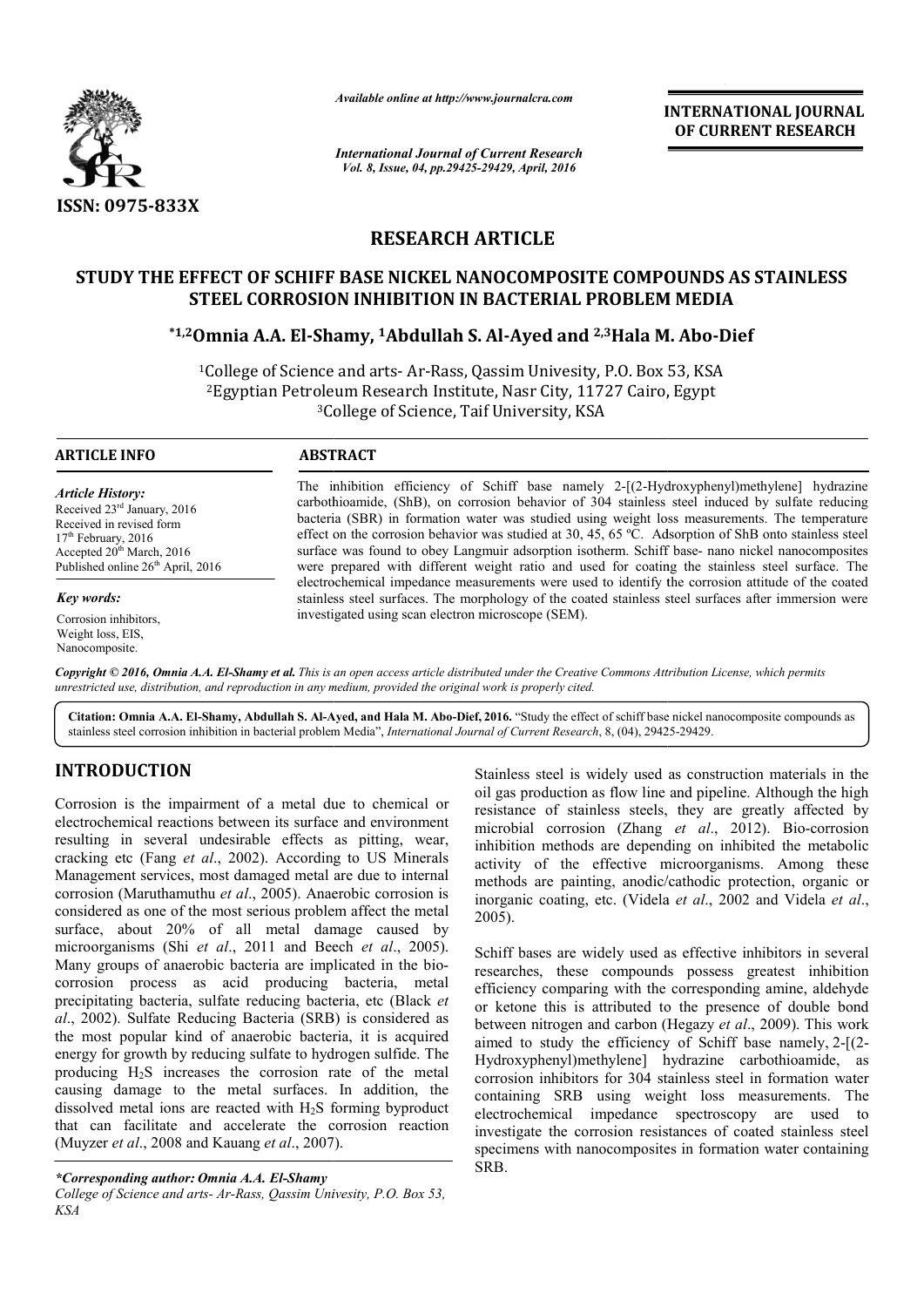# **EXPERIMENTAL**

## **Materials**

All the reagents were analytical grade and used as received. The Schiff base, 2-[(2-Hydroxyphenyl) methylene] hydrazinecarbothioamide (ShB) it's m.p  $> 230$  °C [Fig. 1] and Nickel (II) oxide (nano powder, < 50 nm particle size (TEM) were purchased from Aldrich. Solvents (ethylalcohol, dimethyl formamide DMF, acetone, benzene) were purchased from Acros.



**Fig. 1. Molecular structure of ShB. (dark cyan, blue, grey and yellow refer to carbon, nitrogen, hydrogen and sulfur respectively)**

## **Aggressive solution**

Formation water samples contaminated by Sulfate Reducing Bacteria (SRB) was supplied from Petroleum Company and used as corrosive media.

## **Nanocomposite preparation**

The nanocomposite was prepared with different weight ratio of Schiff base and nano Nickle II, by dissolving the schiff base: (2-[(2-Hydroxyphenyl) methylene] hydrazinecarbothioamide) in dimethyl formamide with continuous stirring. After complete dissolving of Schiff base add metal nano particle warm and stirring. Let the mixture to evaporate until creamy precipitate of nanocomposites are formed. The nanocomposites were prepared with different weight ratio:  $10\%$  nNi/90%ShB (I), 20% nNi/80% ShB (II) 40% nNi/60% ShB (III), 60% nNi/40% ShB (IV).

## **Nanocomposite coating**

The stainless steel sheets were coated by different prepared nanocomposite, according to the same procedure as in (Yan et al., 2011). It was taken at 190 ºC.

## **Measurements**

## **Weight loss measurements**

The stainless steel 304 sheets of (3cm x 2cm x 0.3cm) are abraded carefully, then washed with bi-distilled water and acetone. The accurate weight of the sheets were listed then the sheets are immersed in 100 ml of formation water contaminated with sulfate reducing bacteria with and without different concentrations of ShB molecule. After 6h the sheet are taken out, then washed and dried. The sheets were

weighted again and the accurate weight are listed. The measurements were repeated using the most corrosive one at different temperature (30, 45 and 65 ºC) in absence and in presence of different concentration of ShB  $(5x10^{-5}, 1x10^{-4},$  $5x10^{-4}$  and  $1x10^{-3}$  M).

## **Electrochemical impedance measurements**

The impedance measurements were achieved over high frequency range 100 kHz – 0.1 Hz using an autolab potentiostat / glvanostat (PGSTAT-302).

## **Scan Electron Microscope (SEM)**

The stainless steel samples were analyzed after immersion in the contaminated water with and without optimal concentration of the investigated compounds using SEM Jeol JSM-5400.

# **RESULTS AND DISCUSSION**

## **Weight loss**

## *Effect of inhibitor concentrations*

The surface coverage  $\theta$  and the percentage of inhibition efficiency are obtained from the following equation (Migahed, 2005):

$$
\theta = \frac{W_0 - W}{W_0}
$$
\n
$$
\eta\% = \theta \times 100
$$
\n(1)

The weight loss data of the corrosion of stainless steel induced by SRB in formation water without and with different concentrations of inhibitors are listed in Table 1. The efficiency of ShB as corrosion inhibition increased with increasing its concentrations.

## **Effect of temperature**

Data in Table 1 declared the influence of temperature on inhibition efficiency for corrosion of stainless steel induced by SRB in formation water. The inhibition efficiency increased slightly with increasing temperature indicating both physical and chemical adsorption occurred.

**Table 1. Weight loss data of stainless steel without and with ShB at different temperature**

| Inhibitor |                    | 30 °C |       | $45^{\circ}$ C |       | 65 °C |       |
|-----------|--------------------|-------|-------|----------------|-------|-------|-------|
|           |                    | θ     | $n\%$ | θ              | n%    | θ     |       |
| ShB       |                    |       |       |                |       |       |       |
|           | $5 \times 10^{-5}$ | 0.32  | 32%   | 0.33           | 33%   | 0.34  | 34%   |
|           | $1 \times 10^{-4}$ | 0.45  | 45%   | 0.46           | 46%   | 0.47  | 47%   |
|           | $5 \times 10^{-4}$ | 0.74  | 74%   | 0.75           | 75.5% | 0.76  | 76%   |
|           | $1 \times 10^{-3}$ | 0.86  | 86%   | 0.88           | 88%   | 0.88  | 88.5% |

#### **Adsorption Isotherm**

Depending on the structure of the inhibitor and nature of the metal the adsorption may be physical or chemical adsorption of inhibitor molecule on the metal surface. Physical adsorption can occurred between electrically charged metal surfaces and charged species in the bulk solution, while if the process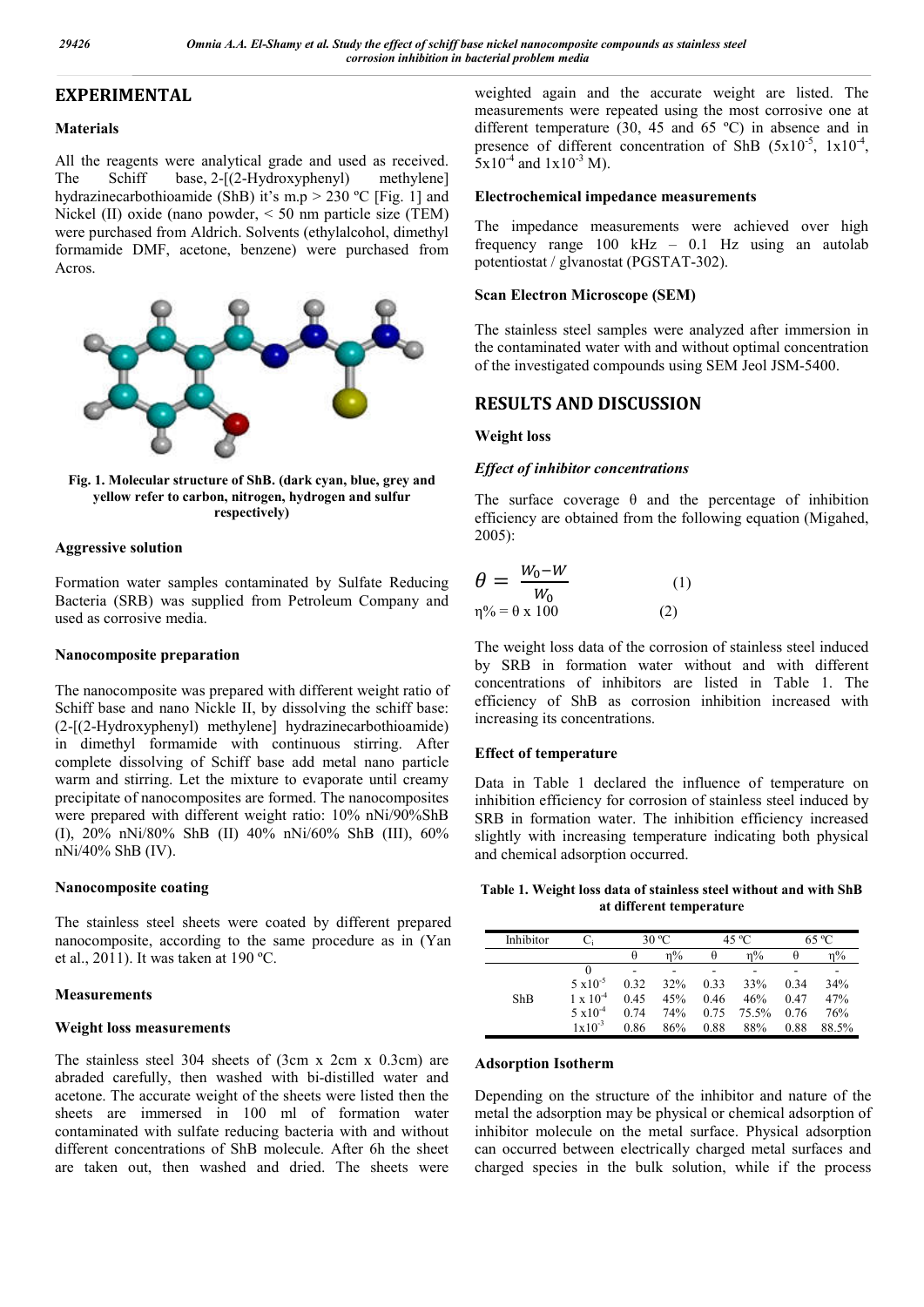include electron transfer from organic molecule (containing heteroatom as O, N and S) to the d-orbital of the metal chemical adsorption occurred (Amin *et al*., 2006). Adsorption isotherms are considered as one of the most important tools to determine the mechanism of adsorption reaction. Assuming that adsorption of ShB obey Langmuir adsorption isotherm. Fig. 2 Showed linear relation between  $C_i/\theta$  vs  $C_i$  with correlation coefficient near unity, indicating that the adsorption of ShB obey Langmuir adsorption isotherm which is

$$
\frac{C_i}{\theta} = \frac{1}{K_{ads}} + C_i \tag{3}
$$

Where,  $C_i$  is the inhibitor concentration,  $\theta$  is the degree of surface coverage at different concentrations of ShB, obtained from weight loss measurements (Eq.1),  $K_{ads}$  is the equivalent constant associated to adsorption / desorption process. The equilibrium constant  $K_{ads}$  is obtained from the reciprocal of the intercept and it is equal  $8.52 \times 10^3$  M<sup>-1</sup> which represent the extent of binding efficiency of ShB to the stainless steel. The free energy of adsorption  $G_{ads}$  is related to the equilibrium constant of adsorption [15] as given in Eq. 4:

$$
G_{ads} = - RTln(55.5 K_{ads})
$$
 (4)

The negative value of the calculated free energy of adsorption  $(G_{ads} = -33.47 \text{ kJ/mol})$  indicated spontaneous adsorption of ShB on the stainless steel. The value of the free energy is closer to -40.kJ/mol, indicated that the adsorption mechanism of ShB on stainless steel surface in SRB media is a mixed from physical and chemical adsorption (Musa *et al*., 2010).



**Electrochemical impedance spectroscopy (EIS)**

The corrosion attitude of the stainless steel coated with nNi and nanocomposites were investigated using electrochemical impedance technique. Fig. 3 (Nyquist plots) declared that stainless steel sample coating with nNi had the lowest corrosion resistance (Fig. 3 a).



**Fig. 3. Nyquist plots for coated stainless steel in formation water containing SRB with: (a) nNi, (b) 10%nNi/90%ShB, (c) 20%nNi/80%ShB, (d) 40%nNi/60%ShB, (e) 60%nNi/40%ShB at 30 ºC**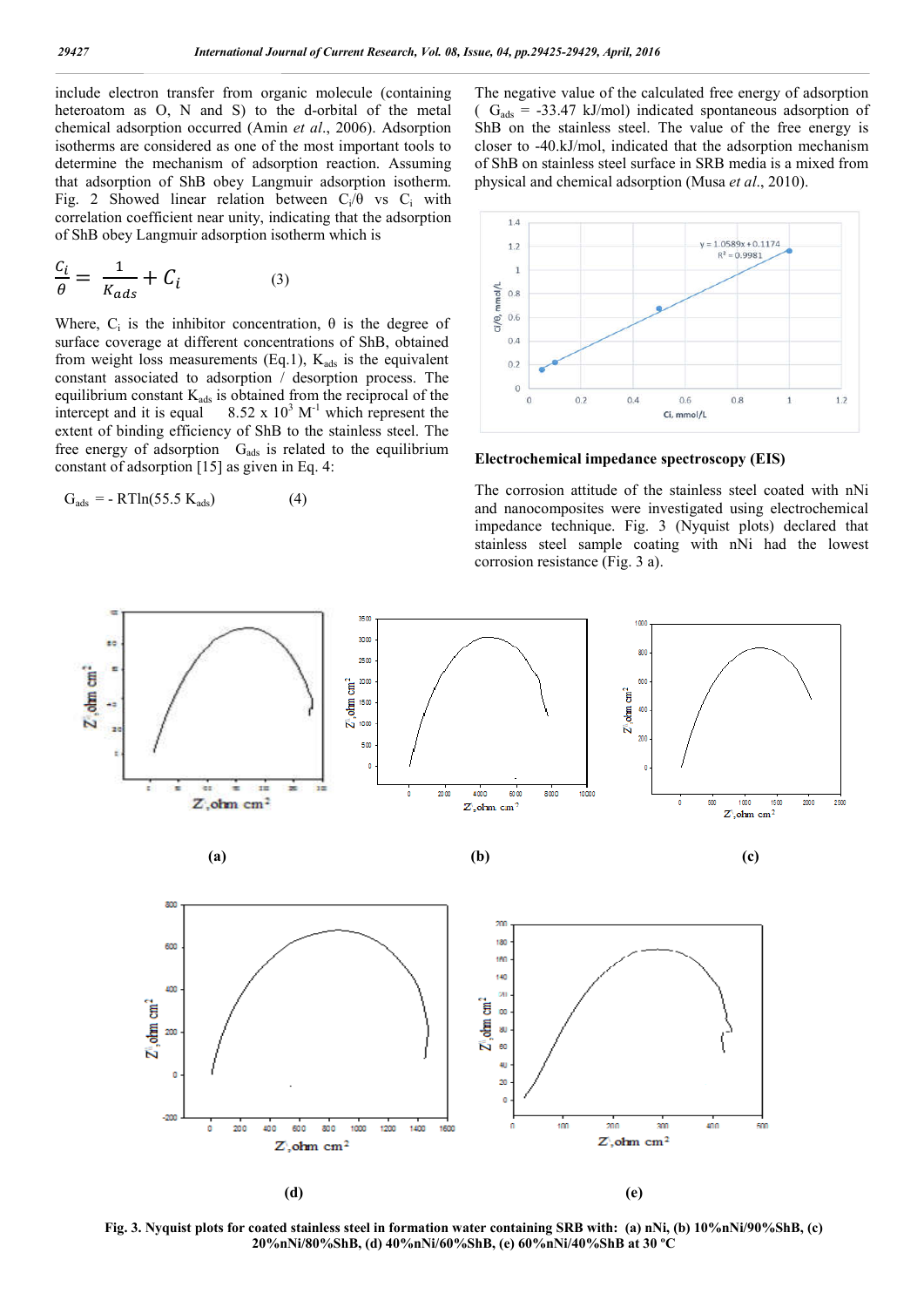

**Fig.4. SEM image of surface of stainless steel after thermal treatment in SRB water with (1) 10%nNi/90%ShB, (2) 20%nNi/80%ShB, (3) 40%nNi/60%ShB and (4) 60%nNi/40%ShB**

The increase in the weight percentage of ShB in the coated stainless steel sample, the increase the corrosion resistance value. Maximum surface resistance obtained from specimens coated with 10%nNi/90%ShB. Increase the nNi weight percentage may decrease the active centers of the ShB and hence decrease its inhibition efficiency.

#### **Scan electron Microscope SEM Measurements**

The SEM images of the coated stainless steel surface after immersion in contaminated formation water for 24 h were shown in Fig. 4. The micrograph revealed the absence of surface damaged for the coated stainless steel surface. According to impedance measurements and morphology examination, the stainless steel coated with 10%nNi/90%ShB showed the best corrosion inhibition.

#### **Conclusion**

ShB showed inhibition characteristics for stainless steel induced by SRB in formation water. The adsorption of ShB on 304 stainless steel surface obeyed Langmuir adsorption isotherm. Coated stainless steel specimens showed high corrosion resistance, the corrosion resistance decrease as the

nickel ratio increase. SEM images showed stable protective nanocomposite layer on stainless steel surfaces.

#### **Acknowledgment**

The authors greatly thanks Deanship of Scientific Research – Qassim University – KSA and greatly thanks Sabic Company for their financial support for this research No. 2611.

#### **REFERENCES**

- Amin, M. A., 2006. "Weight loss, polarization, electrochemical impedance spectroscopy, SEM and EDX studies of the corrosion inhibition of copper in aerated NaCl solutions," *J. App. Electrochem.,* vol. 36, pp. 215- 226, Aug.
- Beech, I.B., Sunner, J.A., Hiraoka, K. 2005. "Microbe-surface interactions in biofouling and biocorrosion process," *Int. Microbiol*., vol. 8, no. 3, pp. 157-168, Sep.
- Behpour, M., Ghoreishi, S.M. Soltani, N. Salavati-Niasari, M. Hamadanian, M. and Gandomi, A. 2008. "Electrochemical and Theoretical Investigation on the Corrosion Inhibition of Mild Steel by Thiosalicylaldehyde Derivatives